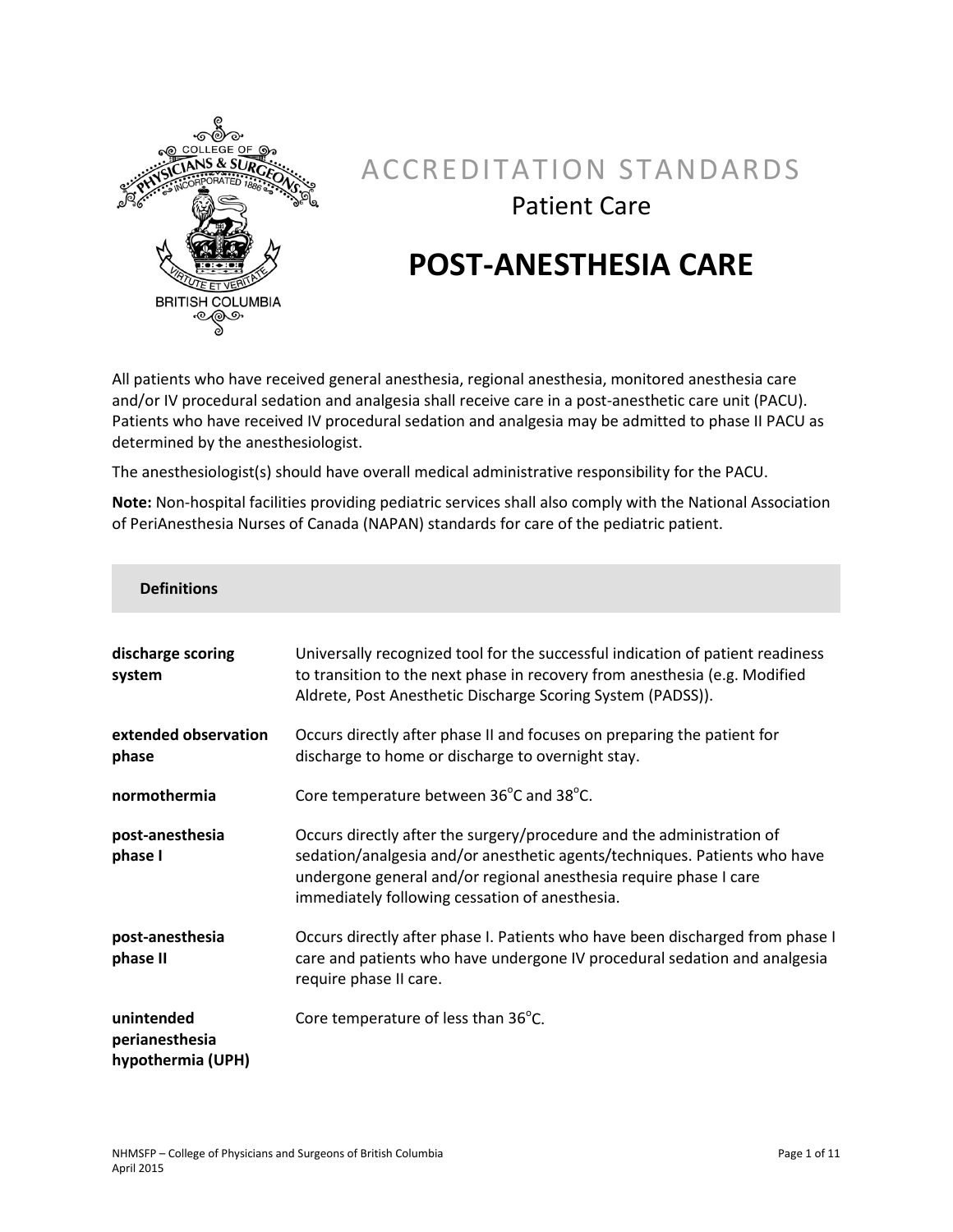## **PACU staffing supports the provision of safe post-anesthesia patient care and promotes a safe post-anesthesia environment**

#### INDICATORS:

#### **General**

- $\circ$  Two registered nurses\* are present in the PACU at all times when a patient is receiving care—this minimum staffing requirement is observed at all times even when there may be only one patient
	- \*See phase I RN staffing and phase II RN staffing sections below for qualification requirements
- $\circ$  Nurse-to-patient ratios observed meet or exceed the minimum requirements\*

\*See phase I RN staffing, phase II RN staffing, and extended observation/overnight stay staffing sections for minimum ratio requirements

- $\circ$  Additional staffing levels are based upon but not limited to:
	- number of patients
	- patient age
	- patient acuity
	- invasiveness of the surgical procedure
	- type/technique of the anesthesia administered
	- consensus between the facility administrator and charge-nurse regarding the staffing levels needed to provide safe patient care
- $\circ$  The anesthesiologist remains at the facility and immediately available while the patient is intubated and is in attendance for extubation
- $\circ$  The most responsible physician (anesthesiologist, surgeon) remains at the facility until the patient meets documented pre-determined discharge criteria

#### **Phase I RN staffing**

 $\circ$  Two registered nurses, both competent in post-anesthesia care, $*$  are present in the PACU at all times where the patient is receiving phase I level of care—this minimum staffing requirement is observed at all times

\*Post-anesthesia competency is defined in the NHMSFP [Human Resources](https://www.cpsbc.ca/files/pdf/NHMSFP-AS-Human-Resources.pdf) standard

- $\circ$  One-to-one (1:1) nurse-to-patient ratio levels are observed upon admission to phase I until the patient is assessed and confirmed to have a patent airway, be hemodynamically stable and transfer communication received from the anesthesiologist
- $\circ$  One-to-one (1:1) nurse-to-patient ratio levels are observed when the patient is physiologically unstable, requires complex care (e.g. patient with artificial airway), or when the patient's status has regressed
- $\circ$  One-to-one (1:1) nurse-to-patient ratio levels are observed for pediatric patients eight years of age or younger without family or competent support staff present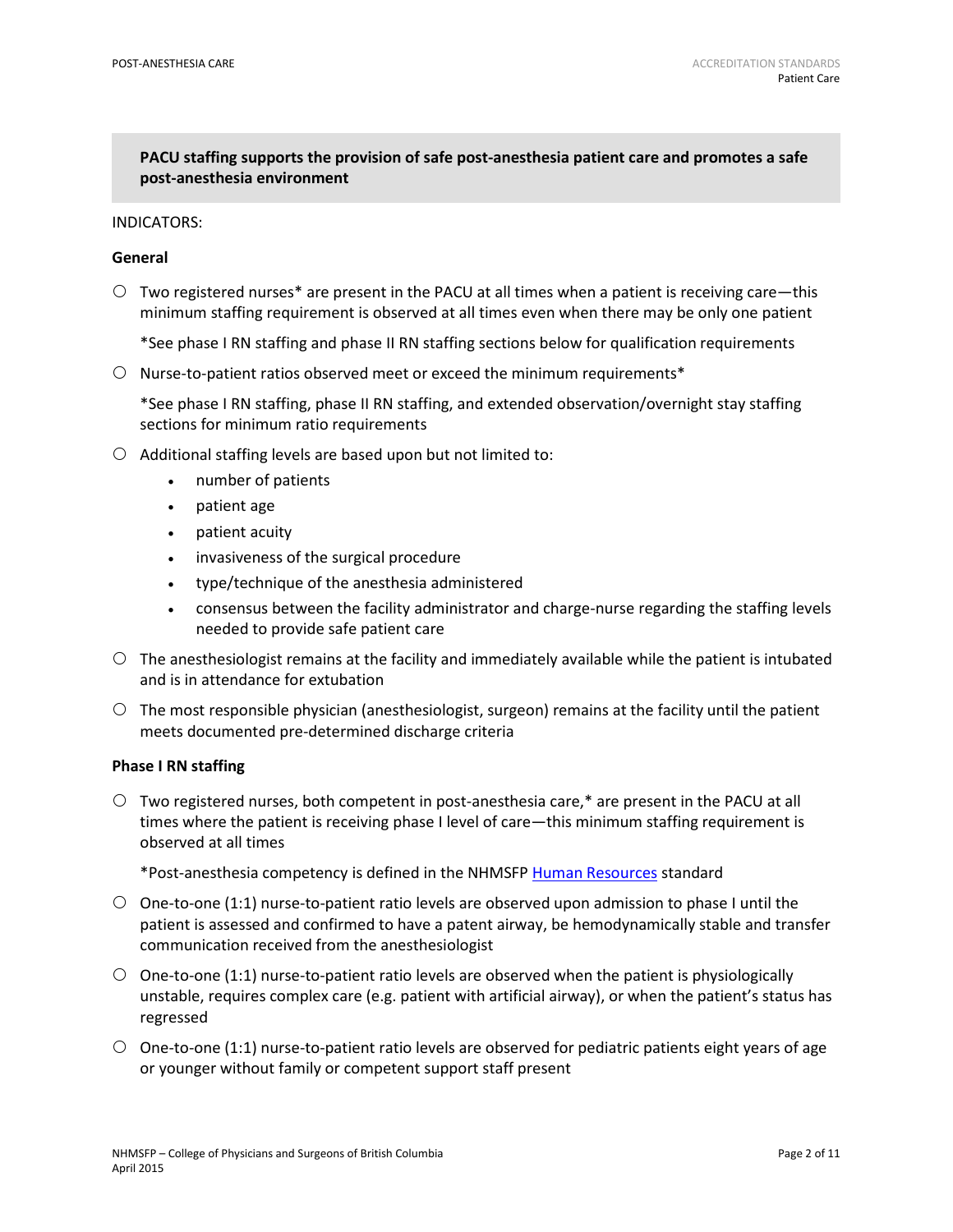#### **Phase II RN staffing**

 $\circ$  Two registered nurses, one whom is competent in post-anesthesia care,\* must be present in the PACU at all times where the patient is receiving phase II level of care—this minimum staffing requirement is observed at all times

\*The second RN is not required to have completed approved postgraduate critical care/post-anesthesia recovery room nursing education (see NHMSFP [Human Resources](https://www.cpsbc.ca/files/pdf/NHMSFP-AS-Human-Resources.pdf) standard)

- $\circ$  One-to-two (1:2) nurse-to-patient ratio levels are observed upon admission to phase II until the patient is assessed and confirmed to be hemodynamically stable
- $\circ$  One-to-two (1:2) nurse-to-patient ratio levels are observed for pediatric patients eight years of age or younger without family or competent support staff present
- $\circ$  One-to-three (1:3) nurse-to-patient ratio levels, at minimum, are observed when:
	- the patient is hemodynamically stable and progressing towards meeting discharge criteria
	- the patient is over the age of eight years
	- the patient is eight years of age or younger with family or support staff present (in addition to the minimum RN staffing levels required)

#### **Extended observation and/or overnight stay staffing**

 Two nurses, both competent in post-operative care,\* are present in the extended observation and/or overnight stay area at all times where the patient is receiving care—this minimum staffing level is observed at all times

\*Extended observation/overnight stay staff competency is defined in the NHMSF[P Overnight Stay](https://www.cpsbc.ca/files/pdf/NHMSFP-Overnight-Stay.pdf) standard

- $\circ$  A total of two nurses, one registered nurse (RN), plus one RN or licensed practical nurse (LPN) are present when one to five patients are receiving extended observation/overnight stay care
- $\circ$  A total of three nurses, two RNs, plus 1 RN or 1 LPN, are present when six to 10 patients are receiving extended observation/overnight stay care

#### **The PACU environment provides the necessary equipment**

#### INDICATORS:

- $\circ$  Each phase I bed is equipped with the following as a minimum:
	- cardiac monitoring
	- blood pressure monitoring
	- pulse oximetry
	- suction including suction tips and catheters
	- oxygen including nasal cannulas, masks, oral airways
	- bag/valve/mask device
- $\circ$  Each phase II bed is equipped with the following as a minimum:
	- blood pressure monitoring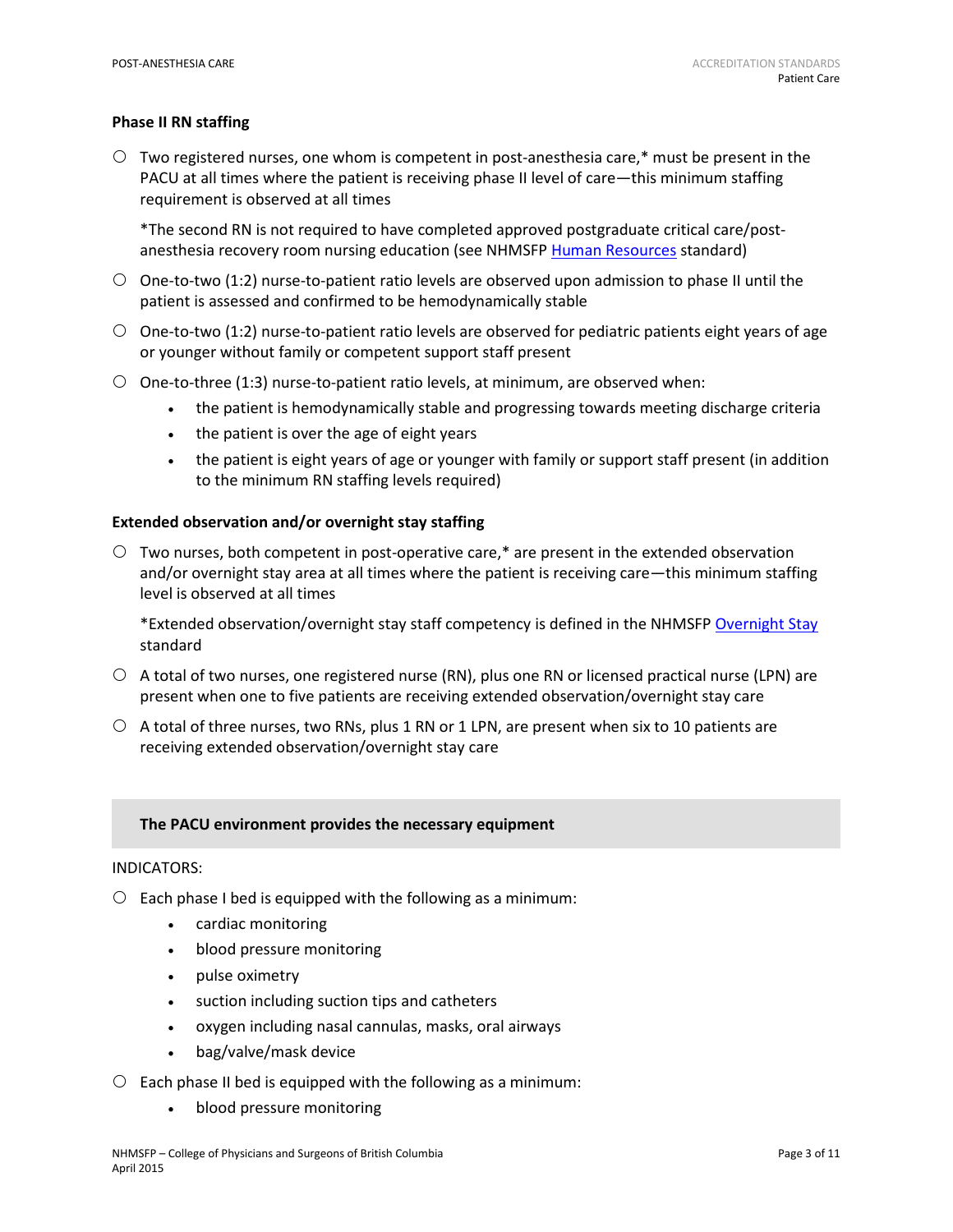- suction including suction tips and catheters
- oxygen including nasal cannulas, masks, oral airways
- Each extended observation and/or overnight stay bed is equipped with the following as a minimum:
	- vital sign monitoring equipment
	- suction including suction tips and catheters
	- oxygen including nasal cannulas, masks, oral airways
	- nurse call bell
- $\circ$  The following equipment, as a minimum, is readily available in the PACU:
	- oral/nasal airways
	- stethoscope
	- otoscope/ophthalmoscope
	- iv solutions, catheters and supplies
	- medications
	- dressings and surgical supplies
	- thermoregulation methods (e.g. convective warming devices, warmed blankets)
	- emergency cart

**Patient assessment, monitoring and health-care team communication supports the delivery of safe and quality phase I care**

#### INDICATORS:

- $\circ$  The patient is accompanied from the OR to the PACU by an RN and the anesthesiologist
- $\circ$  The process for transferring a patient from the OR to the PACU is well defined and includes direct verbal communication between the anesthesiologist and the PACU nurse accepting the patient. Care is not handed over until the anesthesiologist and PACU nurse are assured that the patient care be safely observed and cared for in the PACU
- $\bigcirc$  Hand-off communication is standardized and includes but is not limited to:
	- patient name and age
	- procedure performed
	- type of anesthesia/sedation
	- pertinent medical history
	- medications given
	- allergy status
	- perioperative course including any complications, unusual or adverse events
	- vital signs, drains, dressing, operative site
	- fluid balance including fluids administered and estimated blood/fluid loss
	- post-operative plan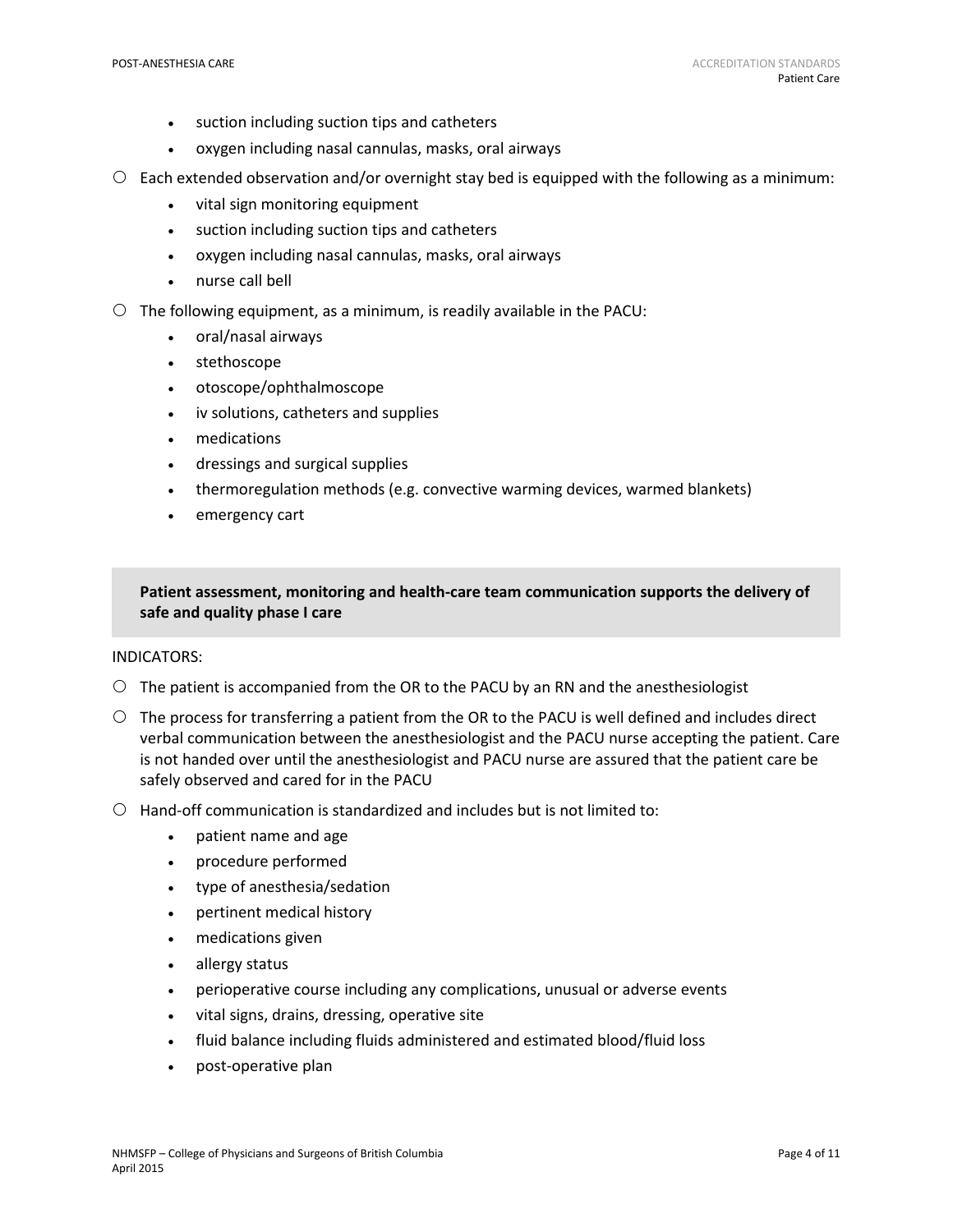- $\circ$  A patient may be fast-tracked to phase II at the discretion of the anesthesiologist/most responsible physician
- $\circ$  Patient suitability for fast-tracking to phase II is documented by the anesthesiologist/most responsible physician
- $\circ$  Post-operative orders are written and client specific
- $\circ$  Pre-printed orders, if used, are made patient specific by adding the name of the patient, making any necessary changes to the pre-printed order to reflect the individual needs of the patient and signed by the physician
- $\circ$  Patients are assessed and vital signs measured upon arrival to PACU (see Appendix A)
- $\circ$  Patients are continuously assessed and vital signs monitored every 15 minutes at a minimum (see Appendix A)
- $\circ$  Patients with obstructive sleep apnea (OSA) or suspected OSA risk are continuously monitored in accordance with the facility's PACU OSA protocol which is modified by the anesthesiologist, if necessary
- $\circ$  Patients are monitored for UPH and warming measures implemented to maintain normothermia (see Appendix C)
- $\circ$  Readiness for transfer to phase II is based upon an objective discharge scoring system and not on a specified period of time (see Appendix D)
- $\circ$  Minimum discharge score requirements are met before transferring a patient from phase I to phase II
- $\circ$  Patients are assessed and vital signs measured prior to discharge from phase I (see Appendix A)

## **Patient assessment, monitoring and health-care team communication supports the delivery of safe and quality phase II care**

#### INDICATORS:

- $\circ$  Patients are continuously assessed and vital signs monitored every 30 minutes at a minimum (see Appendix B)
- $\circ$  Patients are monitored for UPH and warming measures implemented to maintain normothermia (see Appendix C)
- $\circ$  Readiness for discharge home or transfer to overnight stay is based upon an objective discharge scoring system and not on a specified period of time
- $\circ$  Minimum discharge score requirements are met before discharging or transferring a patient from phase II to home or overnight stay (see Appendix D)
- $\circ$  Patients are assessed and vital signs measured prior to discharge from phase II (see Appendix B)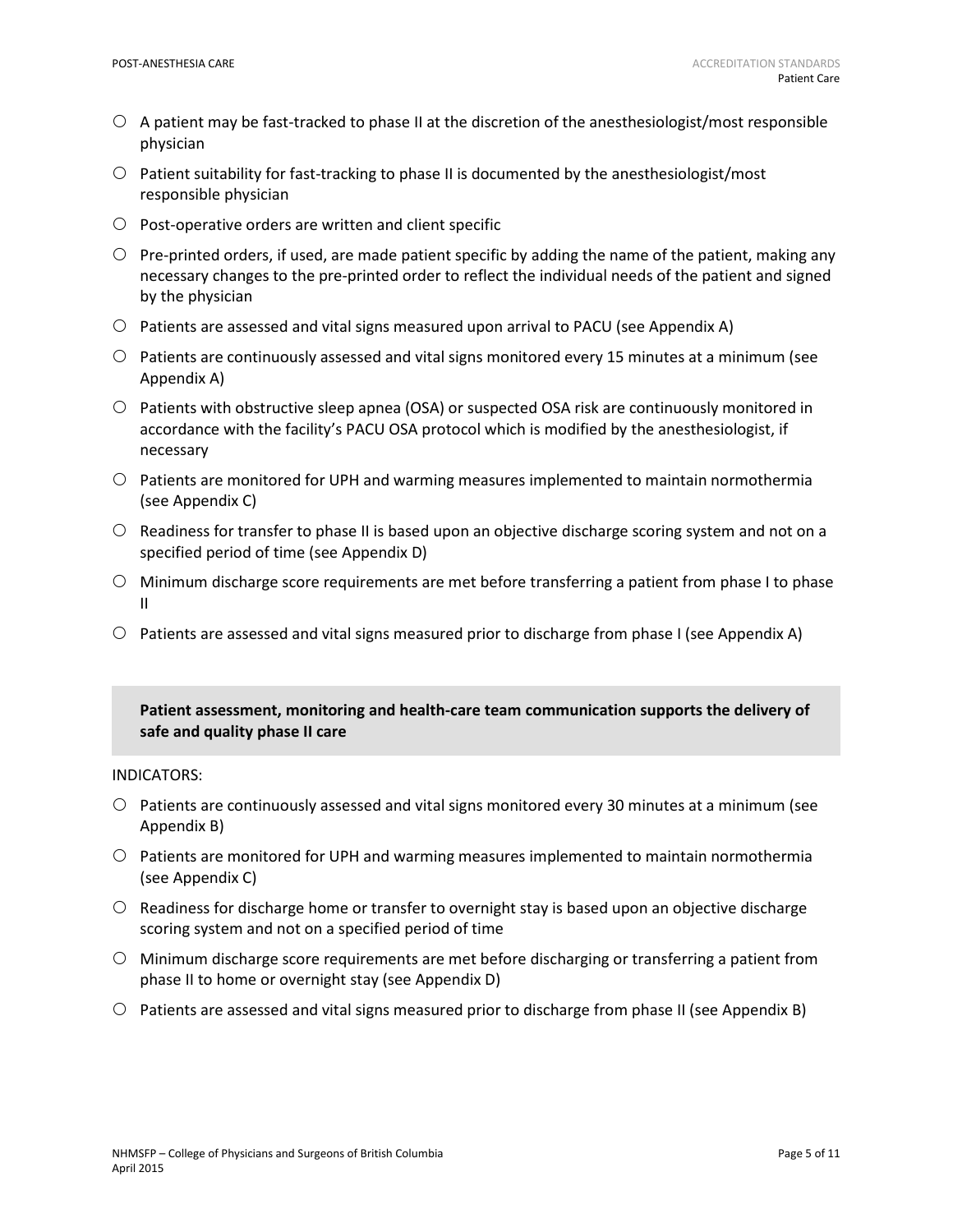**Patient assessment, monitoring and health-care team communication supports the delivery of safe and quality extended observation/overnight stay care**

#### INDICATORS:

- $\circ$  The patient is accompanied from the phase II to the extended care/overnight stay area by an RN
- $\bigcirc$  Hand-off communication is standardized and includes but is not limited to:
	- patient name and age
	- procedure performed
	- type of anesthesia/sedation
	- pertinent medical history
	- allergy status
	- perioperative course including any complications, unusual or adverse events
	- post anesthesia course including vital signs, drains, dressing, operative site and medications given
	- fluid balance including fluids administered and estimated blood/fluid loss
	- post-operative plan
- $\circ$  Patients are assessed and monitored, at minimum, in accordance with established post-operative care plans
- $\circ$  A documented call rota for anesthesia service and the surgical specialty of any overnight stay patient is in place
- $\circ$  Facility written policy and procedures are in place for transfer to hospital if patient status changes

#### **PACU records ensure consistent and informed care**

#### INDICATORS:

- $\circ$  A unified medical record is maintained for every patient in which all components (e.g. medical history, laboratory and imaging reports, surgical reports, consultations etc.) are gathered into one file, in one location
- $\circ$  The medical record is complete, up to date and includes documentation of the date and time of transfer to PACU and all assessments, monitoring and interventions including their effect.

#### **Appendix A: Patient care assessment – phase I**

#### **On admission and a minimum of every 15 minutes (more frequently if clinically indicated)**

- **Respiratory** 
	- $\circ$  Airway patency, airway adjuncts, respiratory rate, breath sounds, oxygen therapy
- Pulse oximetry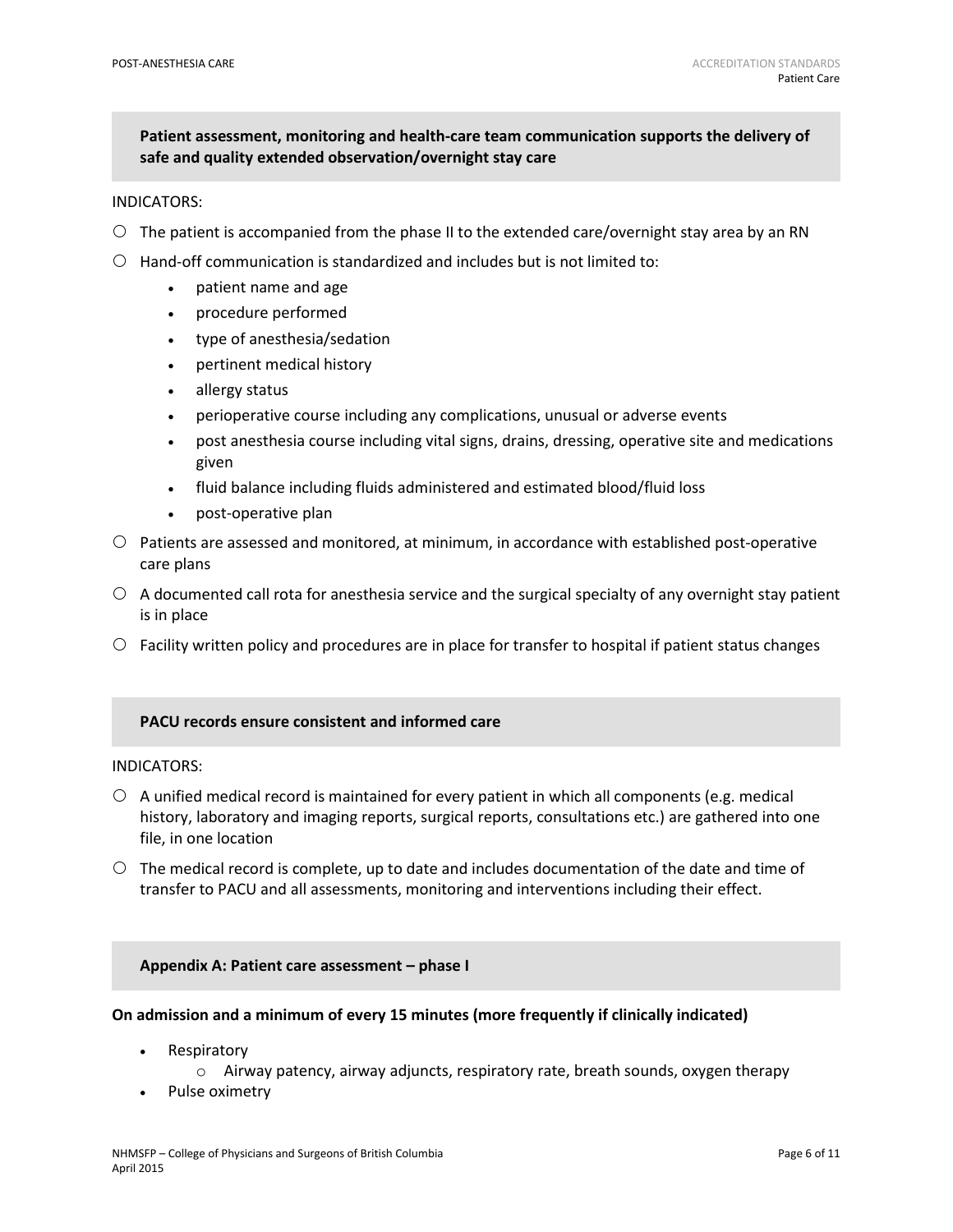- $\circ$  Continuous O<sub>2</sub> saturation (SpO<sub>2</sub>) monitoring
- **Cardiovascular** 
	- o Continuous cardiac monitoring
	- o Blood pressure
	- o Pulse rate and regularity
- **Temperature** 
	- $\circ$  On admission and every 15 minutes until normothermic then hourly until discharge
- Neurological/neurovascular/neuromuscular
	- o Level of consciousness
	- o Neuromuscular function
	- o Neurovascular assessment of distal pulse, sensation, color, temperature, capillary refill and movement (vascular surgery; limb surgery; back surgery; iv regional anesthetic and axillary nerve blocks)
	- o Dermatome sensory level (spinal/epidural anesthesia)

#### **On admission and as clinically indicated**

- Pain, nausea and vomiting
	- o Assessment, management and response to treatment
- Intake and output
	- $\circ$  Intravenous therapy including location of line(s), condition of IV site(s) and the amount, type and rate of solution(s) infusing
	- o Output from tube(s), catheter(s), drain(s) and voiding, as indicated
- Surgical site, dressings and drains
	- o Condition of visible incisions and dressings
	- $\circ$  Drainage tube(s), catheter(s) and drain(s) including type, patency, security, drainage and installations

#### **Appendix B: Patient care assessment – phase II**

## **On admission and a minimum of every 30 minutes (more frequently if clinical indicated)**

- **Respiratory** 
	- o Respiratory rate, breath sounds, oxygen therapy
	- $\circ$  O<sub>2</sub> saturation
- **Cardiovascular** 
	- o Blood pressure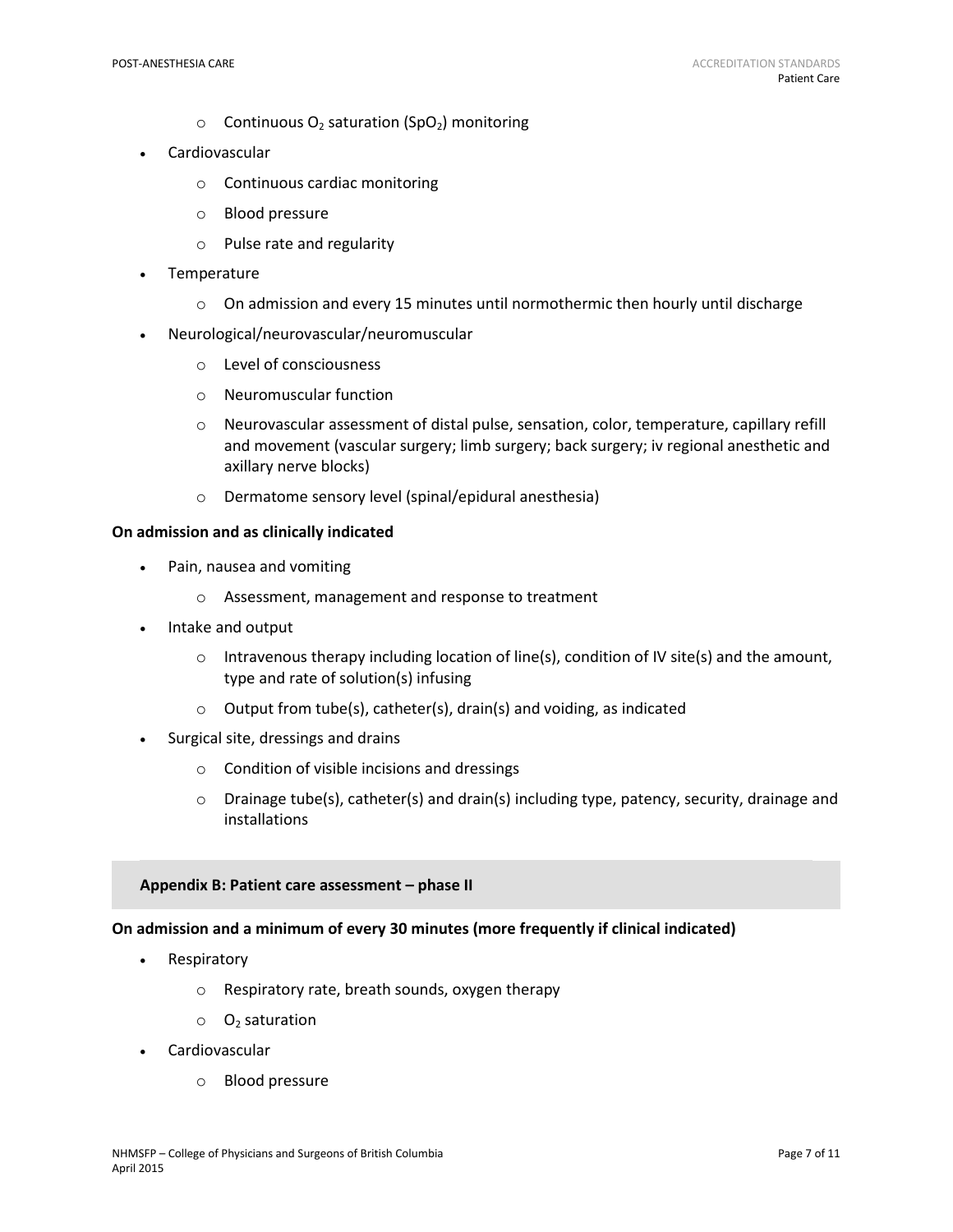- o Pulse rate and regularity
- Temperature
	- o Hourly until discharge
- Neurological/neurovascular/neuromuscular
	- o Level of consciousness
	- o Neuromuscular function
	- o Neurovascular assessment of distal pulse, sensation, color, temperature, capillary refill and movement (vascular surgery; limb surgery; back surgery; iv regional anesthetic and axillary nerve blocks)
	- o Dermatome sensory level (spinal/epidural anesthesia)

#### **On admission and as clinically indicated**

- Pain, nausea and vomiting
	- o Assessment, management and response to treatment
- Intake and output
	- $\circ$  Intravenous therapy including location of line(s), condition of IV site(s) and the amount, type and rate of solution(s) infusing
	- o Urine output and voiding
- Surgical site, dressings and drains
	- o Condition of visible incisions and dressings
	- $\circ$  Drainage tube(s), catheter(s) and drain(s) including type, patency, security, drainage and installations

#### **Appendix C: Maintenance of normothermia**

Prevention of unintended perianesthesia hypothermia (UPH) and maintenance of normothermia are key priorities in the prevention of surgical site infection.

The following should be considered when maintaining perianesthesia normothermia:

- o identify risk factors for UPH
- o measure temperature on arrival to phase I and at minimum every 15 minutes until patient is normothermic
- o assess temperature at least once per hour until discharge to ensure maintenance of normothermia
- o maintain normothermia with warm blankets, minimizing skin exposure, socks and head coverings
- o correct hypothermia using a convective warming system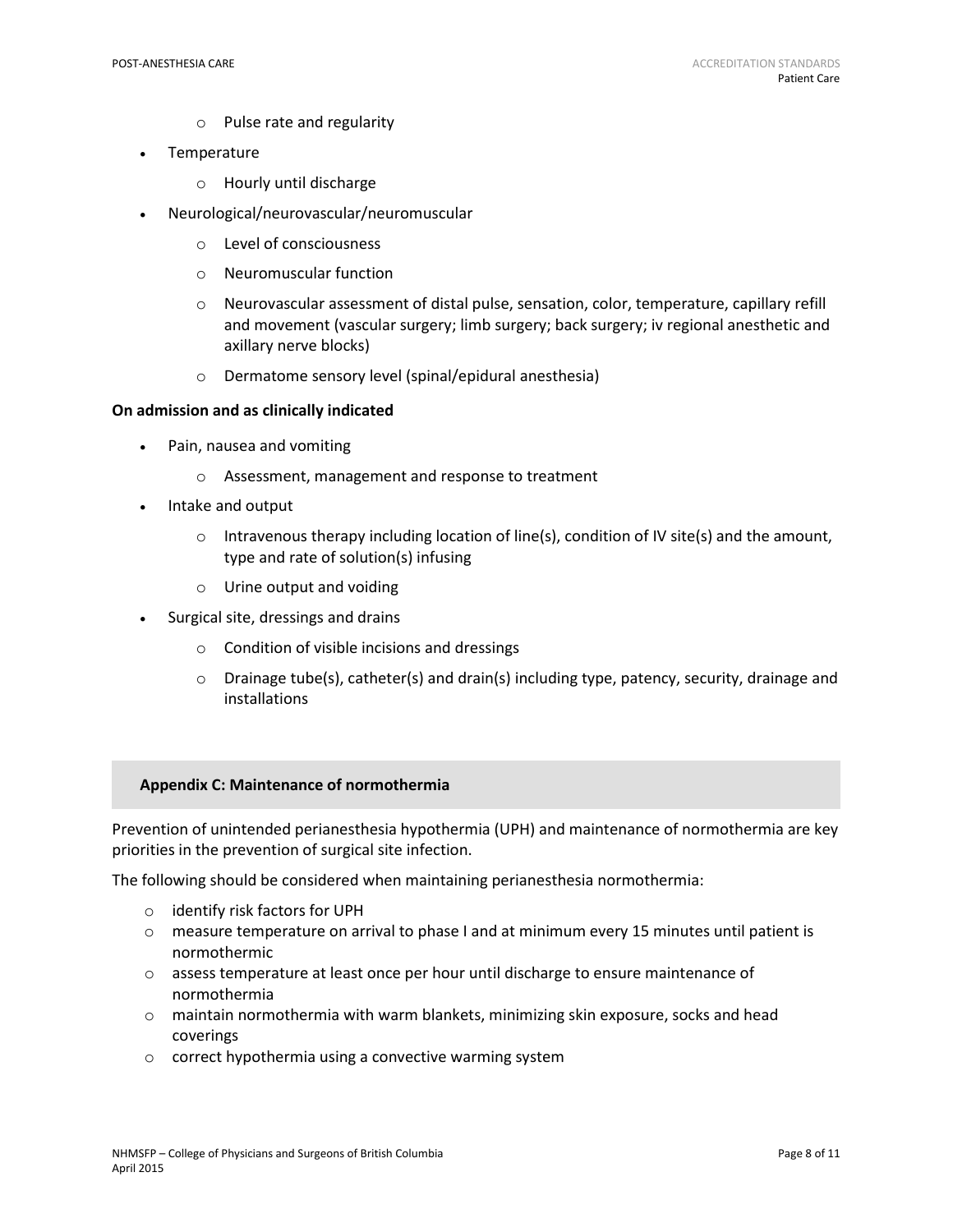## **Appendix D: Discharge scoring system examples**

| Category                      | <b>Description of status</b>                                   | Aldrete score |
|-------------------------------|----------------------------------------------------------------|---------------|
| Respirations                  | Able to deep breathe and cough freely                          | 2             |
|                               | Dyspnea or limited breathing                                   |               |
|                               | Apneic                                                         | O             |
| $O2$ Saturation               | Able to maintain $O_2$ saturation > 92% on room air            | 2             |
|                               | Requires supplemental $O_2$ to maintain SpO <sub>2</sub> > 90% |               |
|                               | $O_2$ saturation < 90% even with supplemental $O_2$            | O             |
| Circulation                   | $BP$ +/- 20% pre-op value                                      | 2             |
|                               | BP +/- 20-50% pre-op value                                     |               |
|                               | $BP$ +/- > 50% pre-op value                                    | O             |
| <b>Level of Consciousness</b> | Awake and oriented                                             | 2             |
|                               | Wakens with stimulation                                        |               |
|                               | Not responding                                                 | $\Omega$      |
| Movement                      | Moves 4 limbs on own                                           | 2             |
|                               | Moves 2 limbs on own                                           |               |
|                               | Moves 0 limbs on own                                           |               |

## **Modified Aldrete scoring system (NAPAN, 2014)**

## **Post-anesthetic discharge scoring system (PADSS) (NAPAN, 2011)**

| <b>Category</b>    | <b>Description of status</b>                  | <b>PADSS score</b> |
|--------------------|-----------------------------------------------|--------------------|
| <b>Vital Signs</b> | Within 20% range of pre-op value              | 2                  |
|                    | 20-40% range of pre-op value                  |                    |
|                    | > 40% range of pre-op value                   | 0                  |
| Ambulation         | Steady gait/no dizziness                      | 2                  |
|                    | Ambulates with assistance                     |                    |
|                    | Not ambulating/dizziness                      | 0                  |
| Nausea & Vomiting  | Minimal, treated with PO medications          | 2                  |
|                    | Moderate, treated with parenteral medications |                    |
|                    | Continues after repeated treatments           | Ü                  |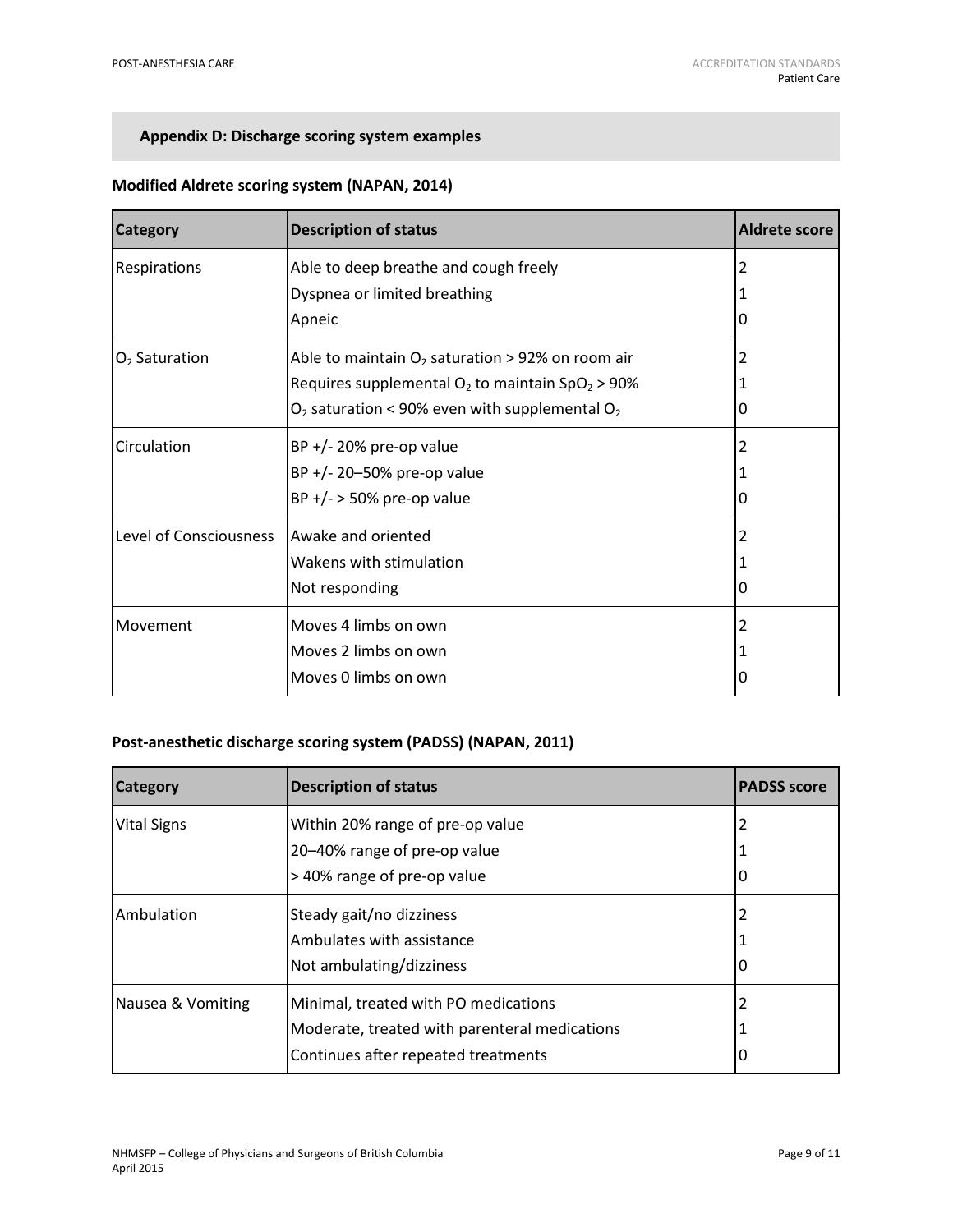| <b>Category</b>   | <b>Description of status</b>                   | <b>PADSS score</b> |
|-------------------|------------------------------------------------|--------------------|
| Pain              | Acceptable to patient (PO medications)         |                    |
|                   | Acceptable to patient (parenteral medications) |                    |
|                   | Pain not controlled/not acceptable to patient  | U                  |
| Surgical Bleeding | Minimal/no dressing changes required           |                    |
|                   | Moderate bleeding                              |                    |
|                   | Severe bleeding                                | 0                  |

#### **References**

Apfelbaum JL, Silverstein JH, Chung FF, Connis RT, Fillmore RB, Hunt SE, Nickinovich DG, Schreiner MS, Barlow JC, Joas TA, American Society of Anesthesiologists Task Force on Postanesthetic Care. Practice guidelines for postanesthetic care: an updated report by the American Society of Anesthesiologists Task Force on Postanesthetic Care. Anesthesiology [Internet]. 2013 Feb [cited 2015 Feb 20];118(2):291-307. Available from:<http://anesthesiology.pubs.asahq.org/Article.aspx?articleid=1918686>

American Society of PeriAnesthesia Nurses. 2012-2014 perianesthesia nursing standards, practice recommendations and interpretive statements. Cherry Hill, NJ: American Society of PeriAnesthesia Nurses, 2012. 116 p.

Canadian Anesthesiologists' Society. Guidelines to the practice of anesthesia. Rev. ed. 2014. Can J Anesthesia [Internet]. 2014 [cited 2015 Feb 19]; 61(1); p. 46-71. Available from: [http://www.cas.ca/English/Page/Files/97\\_Guidelines\\_2014\\_web.pdf](http://www.cas.ca/English/Page/Files/97_Guidelines_2014_web.pdf)

College of Physicians and Surgeons of Alberta. Non-hospital surgical facility: standards & guidelines – June 14, v22 [Internet]. Edmonton, AB: College of Physicians and Surgeons of Alberta; 2014 [cited 2015 Feb 19]. 62 p. Available from:

[http://www.cpsa.ab.ca/libraries/pro\\_qofc\\_non\\_hospital/NHSF\\_Standards.pdf?](http://www.cpsa.ab.ca/libraries/pro_qofc_non_hospital/NHSF_Standards.pdf)...

College of Registered Nurses of British Columbia. Scope of practice for registered nurses: standards, limits and conditions [Internet]. Vancouver: College of Registered Nurses of British Columbia; 2014 [cited 2015 Feb 19]. 44 p. Available from:

<https://crnbc.ca/Standards/Lists/StandardResources/433ScopeforRegisteredNurses.pdf>

Ead H. From Aldrete to PADSS: Reviewing discharge criteria after ambulatory surgery. Journal of PeriAnesthesia Nursing. 2006 Aug;21(4):259-67.

Institute for Safe Medication Practices Canada. Operating room medication safety checklist: version 2. Toronto: Institute for Safe Medication Practices Canada; 2009. 34 p.

National Association of PeriAnesthesia Nurses of Canada. Standards for practice. 3rd ed. Oakville, ON: National Association of PeriAnesthesia Nurses of Canada; 2014.